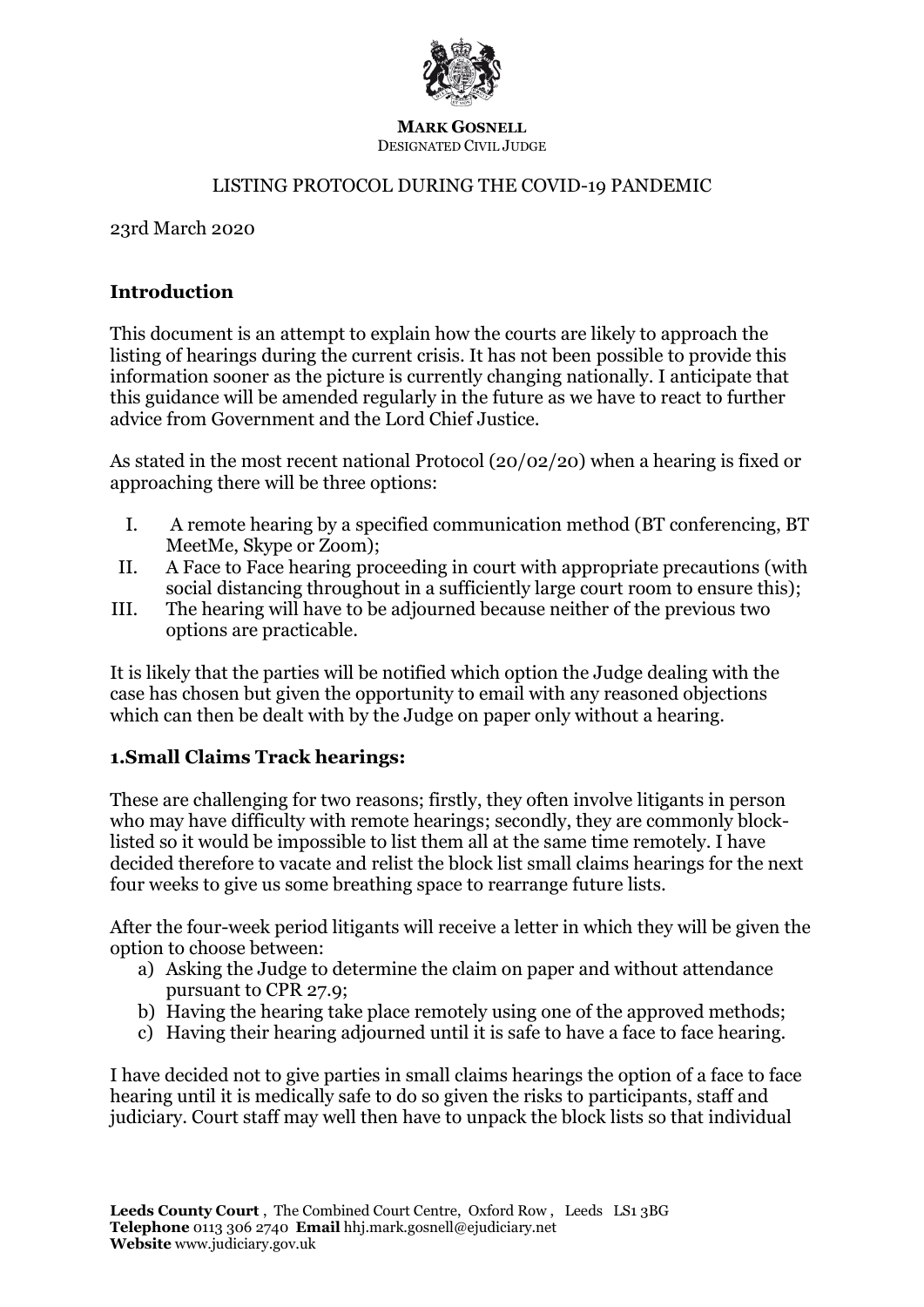cases are give a separate hearing time for their remote hearing. The final decision on whether to list the claim for a remote hearing will be made by a District Judge.

# **2. Fast track and Multi track trials, Injunctions and Committals**

In each case the parties will be contacted, and the three options outlined in the introduction above will offered to them. I am not anticipating many takers on the remote hearing option, but it may be suitable in cases where witness evidence is not really disputed, and it is more a matter of construction of documents. If a face to face trial is to take place, then a Judge (probably me) will assess whether we are confident a hearing can be conducted safely. This will depend on how long the hearing is likely to last and how many participants are likely to be in the courtroom. I do not anticipate these hearings taking place in District Judge's hearing rooms unless they are of a size and configuration to be considered a court room.

Injunction applications can in all probability be dealt with on paper initially with a right to review by remote hearing. Final contested hearings for injunctions will be treated like trials in accordance with the preceding paragraph

Committals I suspect will have to remain listed in court for face to face hearings, but the court can always adjourn if it is not considered to be safe or convenient for there to be a court hearing

# **3. Appeals**

Applications for permission to appeal will continue to be dealt with on paper. Any oral renewals will be dealt with by remote hearing. This will also apply to litigants in person who will either take part in a BT MeetMe call or alternatively be telephoned by court staff and put through to the Judge who will conduct a telephone hearing.

Contested appeals unless very complex will be done remotely. If not capable of being done remotely they will probably be adjourned until a face to face hearing is safe.

## **4. CCMC's and chambers lists**

This will cover all interim applications including applications to set aside judgment, relief from sanctions and extensions of time. All such hearings will now be dealt with by remote hearing. Represented parties will be encouraged to co-operate and agree the mode of hearing. If BT conferencing is to be used then one party will organise it, if Skype or BT MeetMe is to be used then the organisation and recording will be controlled by the court. It Litigants in Person are parties in the case they should be involved in the remote hearing.

## **5. Stage 3 hearings and disposals**

These are typically done in back-to-back lists with many hearings listed with attendance on both sides. Henceforth they shall be done by remote hearings, preferably Skype to reduce the pressure on phone lines. This may result in the back to back hearings having to be unpacked and each case being given a time slot so that it can be done remotely successfully. Co-operation from practitioners is required and guidance may need to be given about the electronic filing of bundles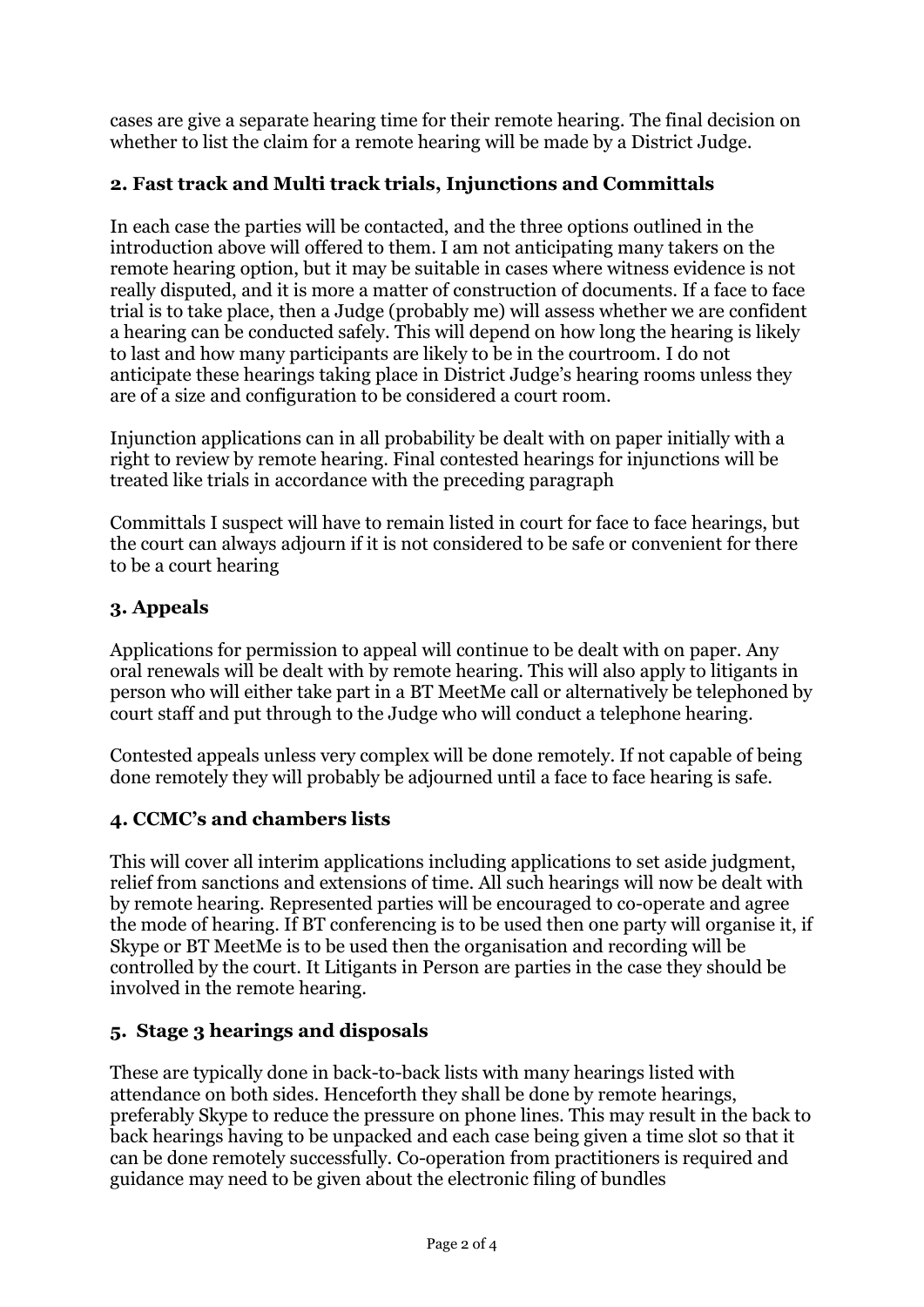## **6. PCOL mortgage and possession cases (both private and social landlords)**

I am aware of the announcement made by the Prime Minister about staying possession claims for 3 months but it was not clear if it applied to cases already reaching a final hearing. In the absence of any further guidance I have decided to vacate and re-list all possession hearings for the next three months. Applications to suspend evictions will be listed and heard urgently. I am not convinced it is in anyone's interests to evict litigants from their homes to have them wandering around looking for new accommodation when we should be encouraging people to stay at home.

#### **7. Orders to obtain information, attachment of earnings and third-party debt orders**

Appointments to obtain information will be vacated and relisted after 3 months. The risk to members of staff interviewing litigants in small rooms is not acceptable. Attachment of earnings and third-party debt orders can be dealt with on paper with review hearings conducted remotely for those who wish to attend / object.

# **8. Insolvency and BPC work**

Will no doubt be the subject of separate guidance from that court.

# **9. Infant and Protected Party approvals**

These will be done by remote hearings from now on. It may be necessary to remind Claimant's solicitors of the various documents that will need to be filed such as the CFO form and the birth certificate. If all the documents are in order, I see no reason why the hearing could not be done on paper without the need for a telephone hearing.

## **10 Practical Matters**

The first point to make is that this is intended as general guidance and individual courts and Judges may choose to depart from it for good reason. I also anticipate that it will change as the overall situation develops. It at least gives litigants, Judges and Court Staff a starting position to work from over the coming weeks.

I am aware that BT Conferencing have indicated that they are already at capacity and cannot meet the increased demand. Each court should have a new facility BTMeetMe which will enable them to set up conference calls and record them. This has only really come online today, and we are still working out how to use it. In Leeds we have 15 licences (lines) spread through civil, criminal and family so it is not unlimited. It would therefore be helpful is Judges used Skype for Business wherever possible to take the pressure off the phone lines.

Each hearing will still be in public and should be recorded either electronically or on the recording system already in the Judge's chambers